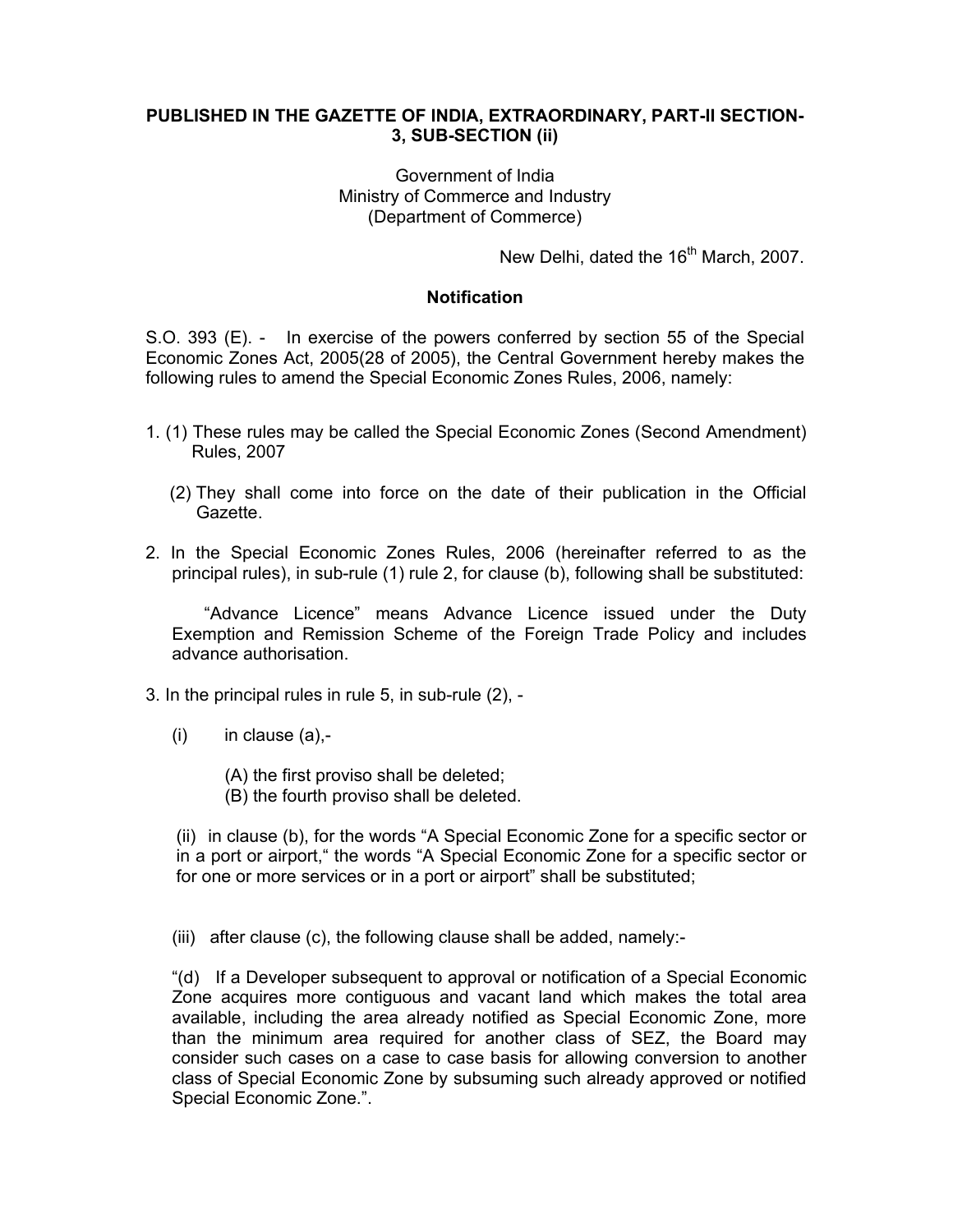4. In the principal rules, in rule 6,-

 $(i)$  for sub-rule (1), the following shall be substituted, namely :-

"(1) The Central Government shall, within a period of thirty days of the communication received by it under clause (a) or clause (b) of sub-section (9) of section 3 of the Act grant following approvals:-

(a) formal approval in the cases where land is in possession of the developer in Form-B to the person or the State Government concerned or in Form-C, if the approval is for providing infrastructural facilities in the Special Economic Zone, incorporating additional conditions, if any, specified by the Board while approving the proposal;

(b) in-principle approval in other cases in Form-B 1 to the person or the State Government concerned, incorporating additional conditions, if any, specified by the Board while approving the proposal.".

(ii) for sub-rule (2), the following shall be substituted, namely:-

" $(2)$  (a) The letter of approval of a Developer granted under clause (a) of sub-rule (1) shall be valid for a period of three years within which time, effective steps shall be taken by the Developer to implement the approved proposal:

Provided that the Board may, on an application by the developer or co-developer, for reasons to be recorded in writing, extend the validity period for a further period not exceeding two years.

(b) The letter of approval of a Developer granted under clause (b) of subrule (1) shall be valid for a period of one year within which time, the Developer shall submit suitable proposal for formal approval in Form "A" as prescribed under the provisions of rule 3. :

 Provided that the Board may, on an application by the developer or co-developer for reasons to be recorded in writing, extend the validity period for a further period, not exceeding two years, upon a request made in writing by the Developer or Co-developer.".

- 5. In the principal rules, in rule 7,-
	- (i) for sub-rule  $(1)$ , the following shall be substituted, namely :-

" (1) The Developer shall furnish to the Central Government, particulars required under sub-section (1) of section 4 with regard to the area referred to in sub-section (2) or sub-section (4) of section 3, (hereinafter referred to as identified area), with a certificate from the concerned State Government or its authorized agency stating that the developer(s) have legal possession and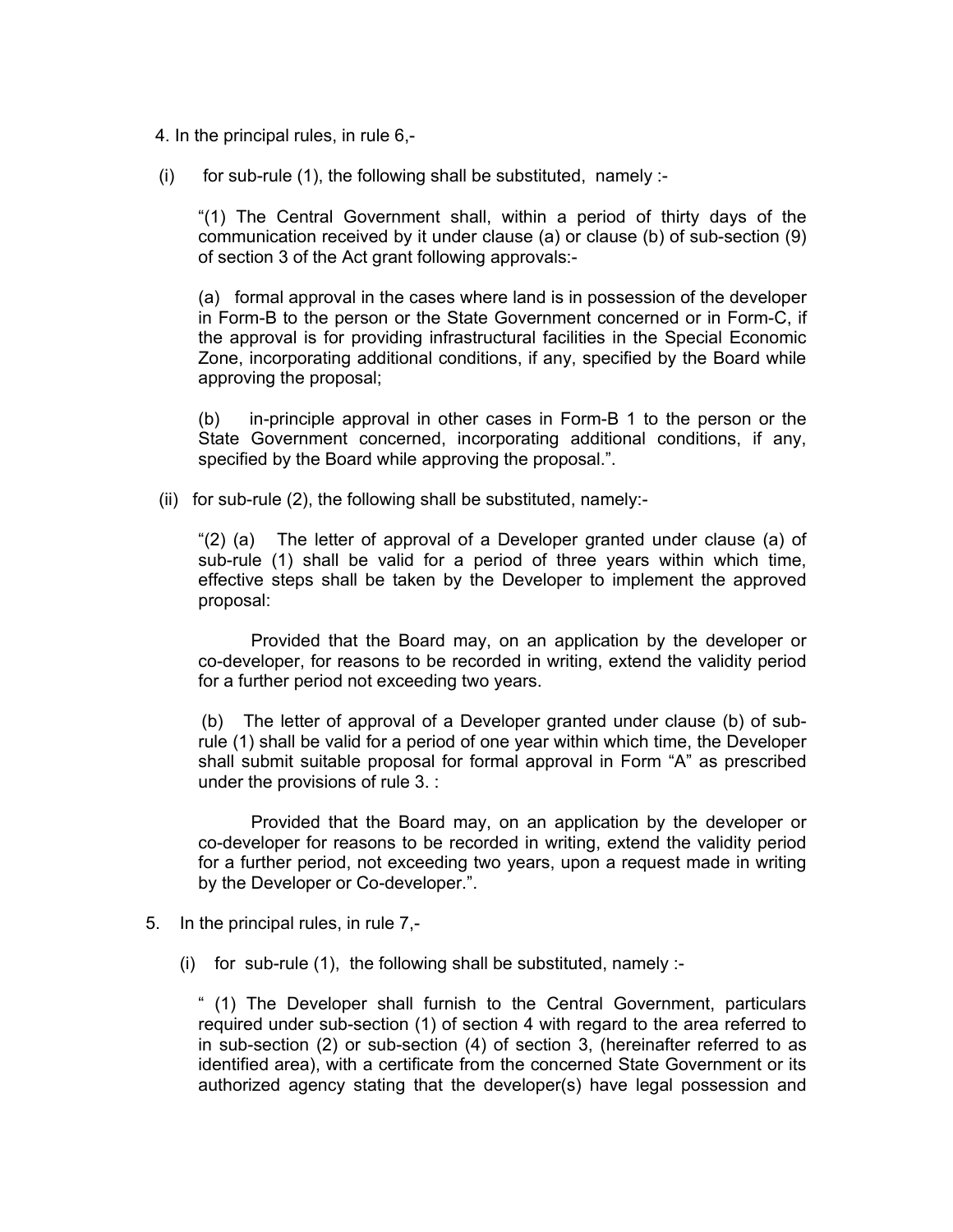irrevocable rights to develop the said area as SEZ and that the said area is free from all encumbrances:

Provided that where the Developer has leasehold rights over the identified area, the lease shall be for a period not less than twenty years.".

- (ii) in sub-rule (2), the words, brackets and figures "subject to third proviso to clause (a) of sub-rule (2) of rule 5" shall be deleted.
- (iii) in sub-rule (2), the following proviso shall be inserted :-

" Provided that the Board may relax any or all of the conditions, except the condition regarding identified area to be a vacant land, specified in this subrule on a case to case basis on merits for reasons to be recorded in writing and with such conditions as the Board may decide.".

- 6. In the principal rules, in rule 11,
	- (i) for sub-rule (2), following shall be substituted, namely:-

" (2) The processing area and Free Trade and Warehousing Zone shall have specified entry and exit points and be fully secured by taking such measures as approved by the Board of Approval." ,

 (ii) in sub-rule (5), for the words, "the lease period shall be co-terminus with the validity of Letter of Approval", the following shall be substituted, namely:-

"the lease period shall not be less than five years but notwithstanding any other condition in the lease deed, the lease rights would cease to exist in case of the expiry or cancellation of the Letter of Approval."

(iii) in sub-rule (10), for the second proviso, following shall be substituted:-

" Provided further that infrastructure for business or social purposes in the Special Economic Zone, as may be approved by the Board, shall be eligible for exemptions, concessions, drawback and any such infrastructure created in addition or in excess thereof shall not be eligible for any exemptions, concessions and drawback."

7. In the principal rules, in rule 27, after sub-rule (1), the following provisos shall be inserted:

"Provided that exemptions from payment of duty, taxes or cess, drawbacks and concessions on all types of goods and services, required for setting up and maintenance of the factory building, allowed to a unit shall also be available to the contractors appointed by such unit and all the documents in such cases shall bear the name of the unit along with the contractor and these shall be filed jointly in the name of the unit and the contractor: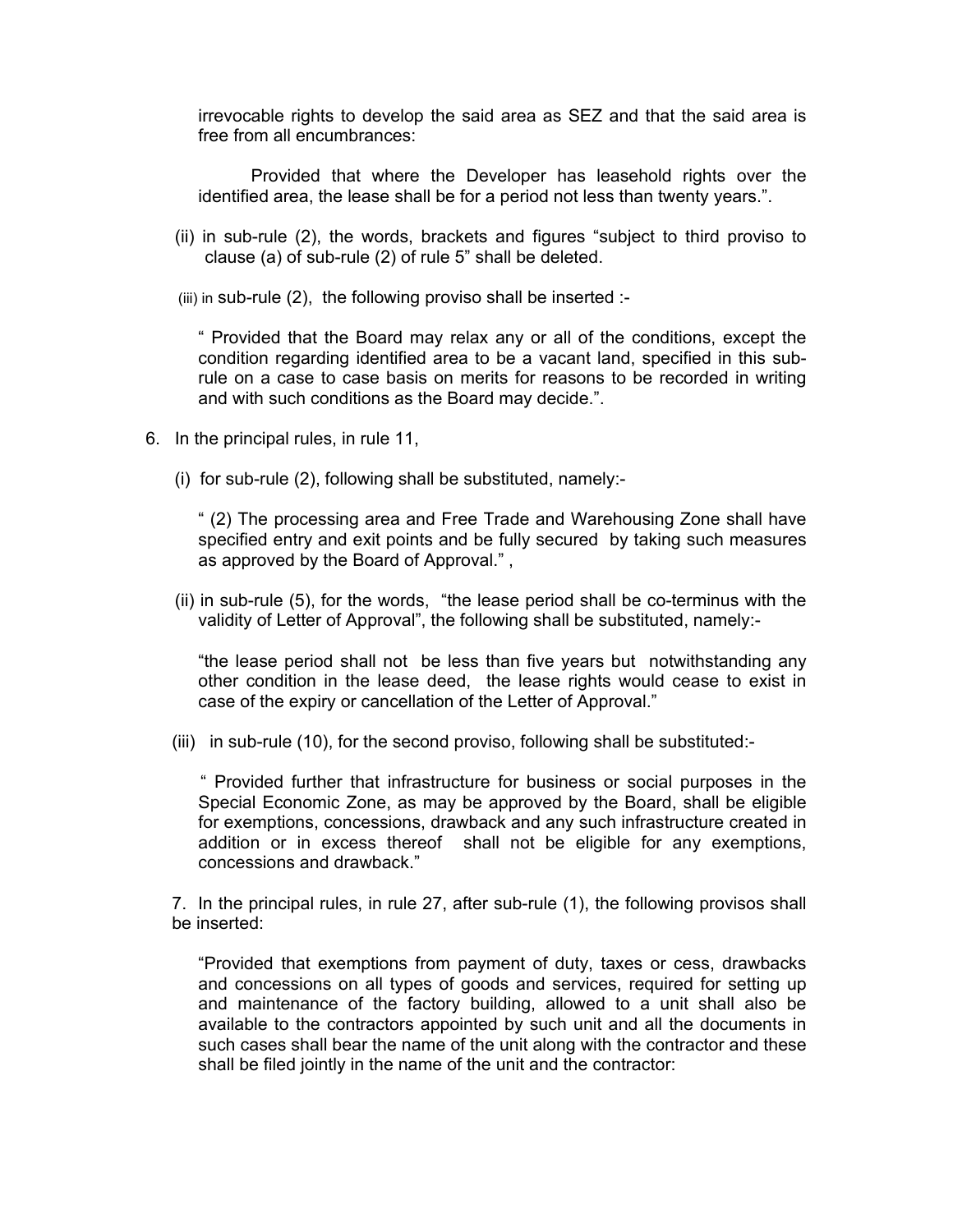Provided further that the unit shall be responsible and liable for proper utilization of such goods and services in all cases.".

 8. In the principal rules, in rule 41, after sub-rule (2), the following sub-rule shall be inserted:

" (3) A Developer or a co-developer or on their behalf their contractor, as the case may be, may also temporarily remove the goods, procured or imported duty free by them for their authorized operations, to a place in the Domestic Tariff Area or a unit in the same or another Special Economic Zone or Export Oriented Unit or a unit in Electronic Hardware Technology Park unit or Software Technology Park unit or Bio-technology Park unit, for subcontracting a process, with prior permission of and subject to such conditions as may be prescribed by the Approval Committee."

9. In the principal rules, in rule 42, after sub-rule (4), the following sub-rule shall be inserted:

" (5) The Developer or a co-developer or on their behalf their contractor, as the case may be, shall follow the same procedure for sub-contracting in Domestic Tariff Area or in a Unit in other Special Economic Zones or in a Export Oriented Unit or in an Electronic Hardware Technology Park Unit or a Software Technology Park Unit as prescribed for sub-contracting by SEZ Units in subrules (1) above:

Provided that the Bank Guarantee to cover the duty foregone on the materials being sent for sub-contracting shall apply only in case of temporary removal of goods by the contractor.".

10 . In the principal rules,-

- (i) in Form- A, after point No. VI, the following shall be inserted :-
- "VIA. Foreign Direct Investment (FDI)
	- (a) Extent of FDI (if any) in million U.S. Dollars
	- (b) Source of FDI (Country and Company details may be provided)";

(ii) in Form-A, at the end, the following shall be deleted, namely:-

"Note: Furnish 25 copies of the application with project report"

 11. In the principal rules, in Form A, after the "Undertaking", the following shall be added, namely:-

"Check List

- (1) Name of the Developer.
- (2) Proposed area of the location of the SEZ.
- (3) Status of recommendation of the proposal by the State Government (if available).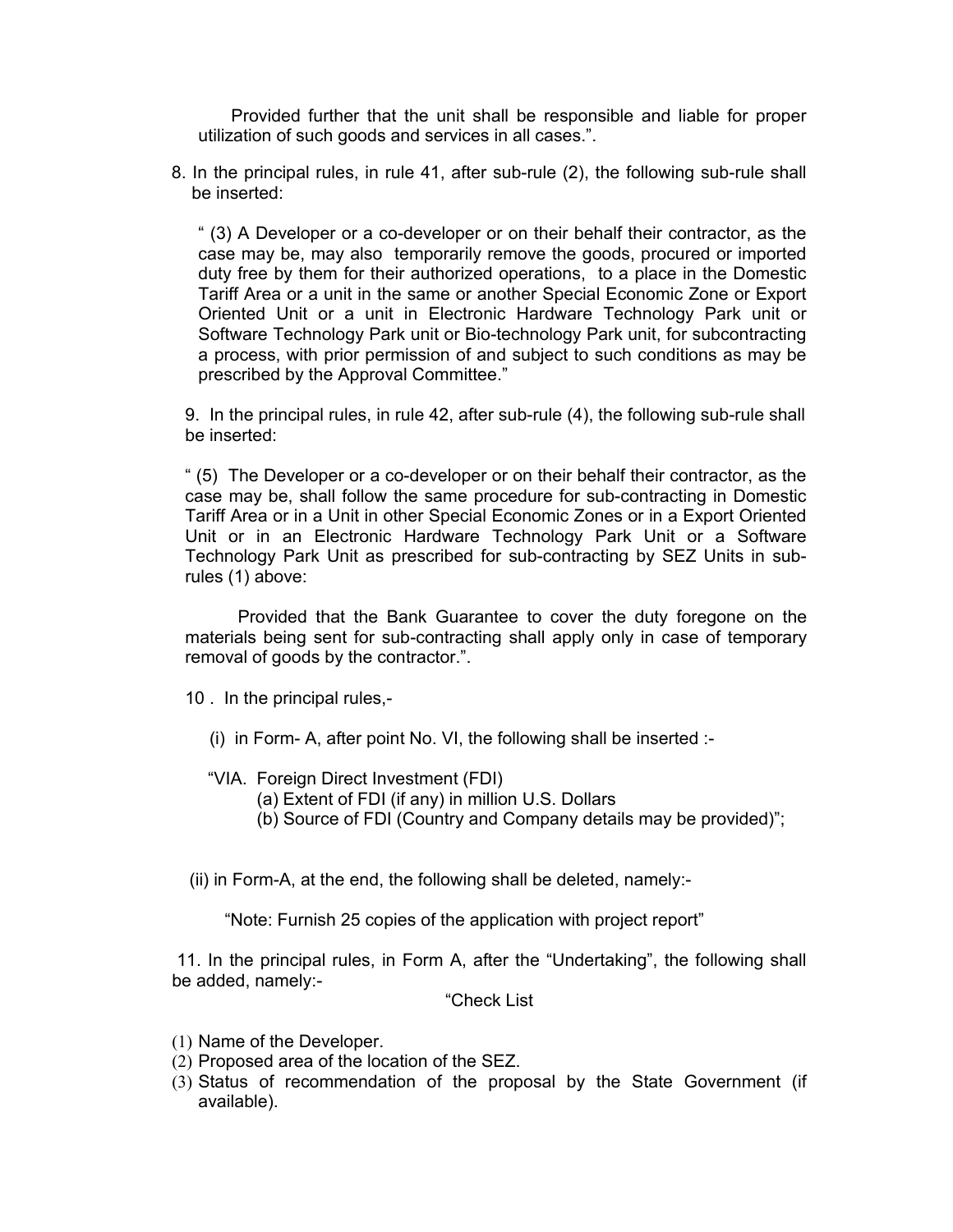- (4) Whether proposal is for formal or in-principle approval? (In case land is in possession of the promoter, it is considered for formal approval)
- (5) Is it a multi-product SEZ?

(6) If it is a sector specific SEZ, the sector is.

(7) Whether it meets the area requirements.

(8) Area of the SEZ (in hectares)

(9) Whether Form- A has been filed?

(10) Whether undertaking and affidavit has been submitted?

(11)Whether project report has been submitted?

(12) Whether land is owned/leased and is in possession of the Developer?

(13)Does the proposal meet the area requirements of the Rules?

(14)Whether the land has existing structures or is vacant?

(15)Whether the land is contiguous?

(16)Projected investment in the project.

(17)Projected exports from the project.

(18)Projected employment from the project.

(19)Share capital and Reserves of the Developer Company.

(20)Source of funds for the project.

(21)Net worth of the Applicant (including Group companies) duly supported by Audited Accounts of the Developer for last 3 Years (for all the constituents in case the Developer is a SPV). If the company is a new company, audited accounts of Flagship Company/promoters may be provided.

(22)Extent of FDI (if any) in million U.S. Dollars

(23)Source of FDI (Country and Company details may be provided)

(24)Whether provisions contained in the Press Note No. 5 (2005 Series), issued by the Ministry of Commerce and Industry have been followed in respect of Telecom/IT SEZ development?"

11. In the principal rules, in Form-B, in the first line, for the word "EPZ", the word "SEZ" shall be substituted;

12. In the principal rules, after Form-B, the following form shall be inserted, namely:-

"Form- B 1

No. F. \_\_\_\_\_\_\_\_\_\_\_\_\_ -SEZ Government of India Ministry of Commerce & Industry Department of Commerce (SEZ Section)

…

Dated, the --------------------

To

 $\overline{\phantom{a}}$  . The set of the set of the set of the set of the set of the set of the set of the set of the set of the set of the set of the set of the set of the set of the set of the set of the set of the set of the set o  $\overline{\phantom{a}}$  . The set of the set of the set of the set of the set of the set of the set of the set of the set of the set of the set of the set of the set of the set of the set of the set of the set of the set of the set o  $\overline{\phantom{a}}$  . The set of the set of the set of the set of the set of the set of the set of the set of the set of the set of the set of the set of the set of the set of the set of the set of the set of the set of the set o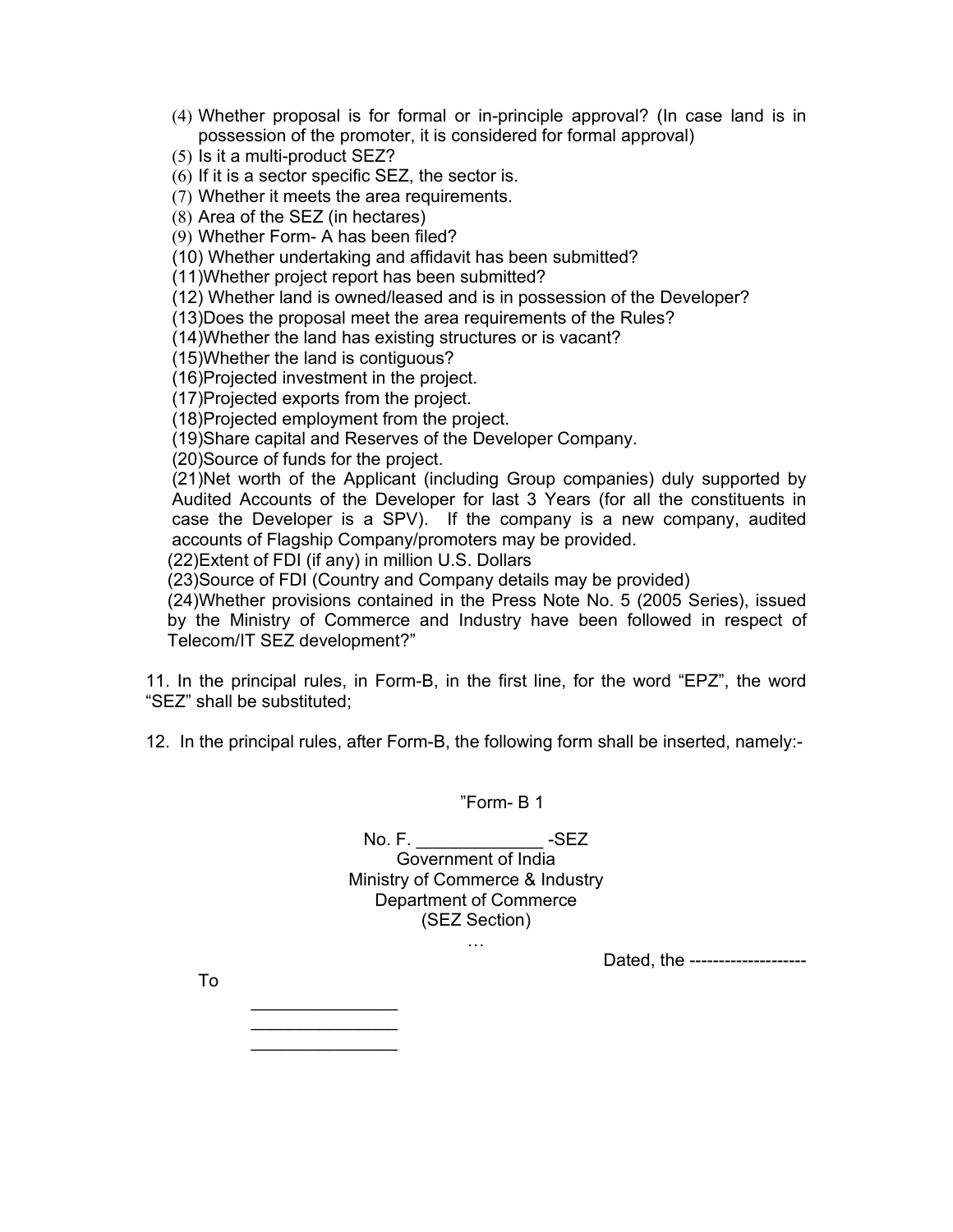Subject: Setting up of a \_\_\_\_\_\_\_\_\_\_ Special Economic Zone at  $\begin{array}{cccc} \texttt{by M/s} \end{array}$  – Reg.

Reference: Your application dated Sir(s),

With reference to your above mentioned application, Government of India is pleased to grant "in-principle" approval to your proposal for development, operation and maintenance of a Special Economic Zone (SEZ), as per details given below:-

|      |                                       | PROPOSAL and PROJECT DETAILS:- To set up a |  |
|------|---------------------------------------|--------------------------------------------|--|
|      | Special Economic Zone over an area of | hectares                                   |  |
| M/s. |                                       |                                            |  |

- II General Conditions:
	- (i) This "in-principle" approval is valid for a period of one year within which time the applicant shall submit suitable proposal for formal approval in Form "A" as prescribed under the provisions of Rule 3 of the SEZ Rules 2006, alongwith proof of land possession/lease hold rights, updated Project Report and Check List . Fifteen copies of the application and other enclosures prescribed shall be submitted to the Director (SEZ), Department of Commerce, Udyog Bhavan, New Delhi-110 011 directly or through the State Government concerned. The applicant should be in possession of the identified area either by way of ownership or by way of lease hold rights valid for twenty years or more on the date of application.
	- (ii) The Developer shall obtain the required approval from various statutory authorities under relevant statutes and regulations of the Government of India and the State Government and local bodies.
	- (iii) The Developer shall make adequate provision for rehabilitation of the displaced persons as per the RR policy of the State Government.
	- (iv) The project shall be implemented and operated in terms of the Special Economic Zones Act, 2005 and the rules and orders made there-under.
	- (v) The Developer shall conform to the environmental requirements.
	- (vi) The Developer shall abide by the local laws, rules, regulations or bye-laws in regard to area planning, sewerage disposal, pollution control, labour laws and the like as may be locally applicable.
	- (vii) The Developer shall raise the required funds for the project. External commercial borrowing, if any, will be as per the guidelines of the Ministry of Finance, Department of Economic Affairs, Government of India, New Delhi.
	- (viii) The Developer shall obtain the approval of Board for specific activities proposed to be undertaken for development, operation and maintenance of Special Economic Zone.
	- (ix) Any request for extension, for a period not exceeding two years, may be submitted with valid reasons and details of steps taken for